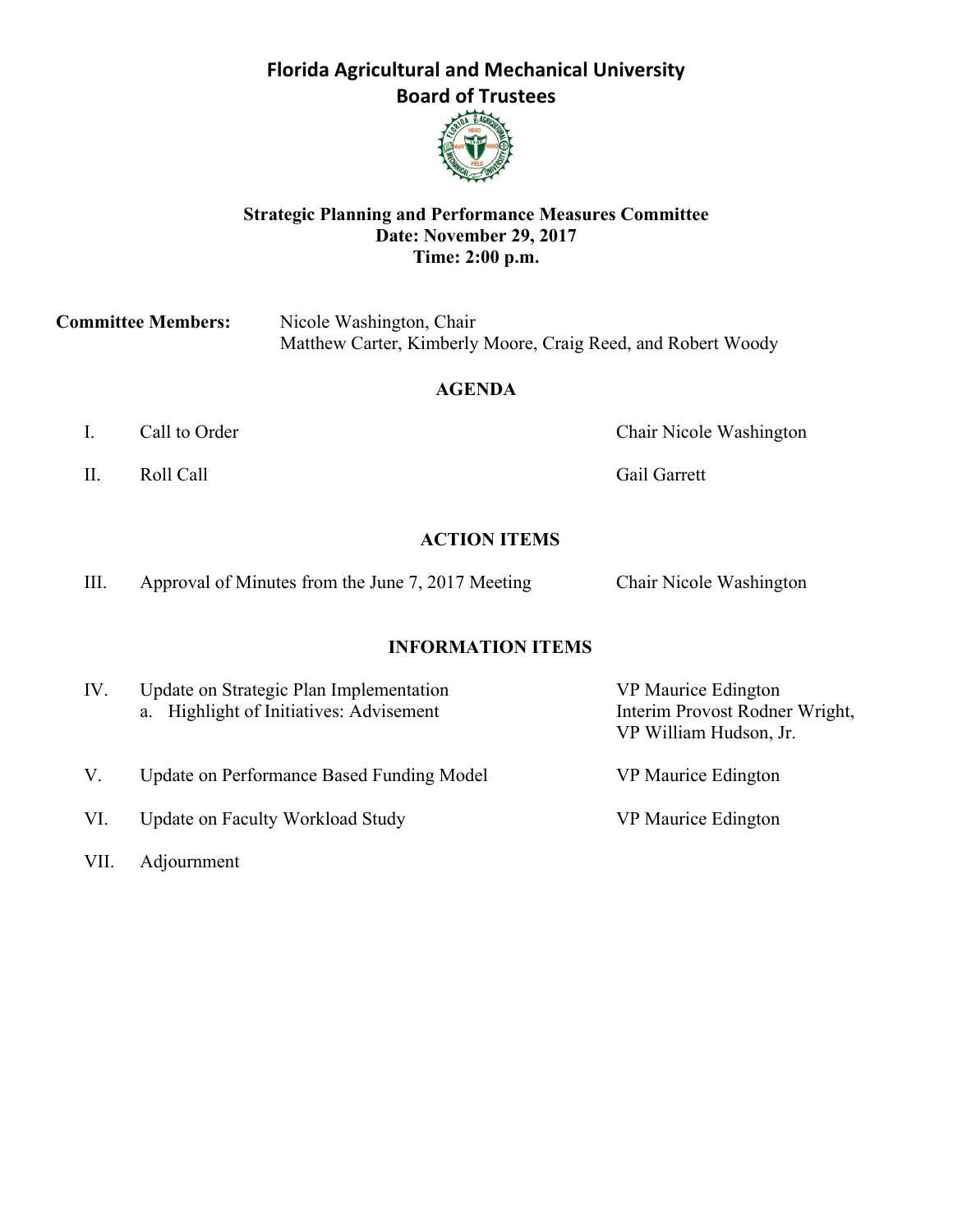# **Florida Agricultural and Mechanical University Board of Trustees**



## **Strategic Planning and Performance Measures Committee Minutes Trustee Washington, Chair Date: June 7, 2017 1:30 P.M.**

Chair Nicole Washington called the meeting to order and asked Gail Garrett to call the roll. The following Trustees were present: Matthew Carter, Kimberly Moore and Nicole Washington. A quorum was established.

# **Action Items**

The first action item was a motion by Chair Washington for the approval of the minutes from the March 28, 2017 meeting. A motion for approval was made by Trustee Moore, seconded by Trustee Carter and approved.

The second action item for approval was the election of Vice Chair. The committee elected Trustee Craig Reed to serve as Vice Chair.

The third action item for approval was the proposed Vision Statement. Vice President Edington presented a new University Vision for consideration. "Florida Agricultural and Mechanical University will be recognized as a premier land-grant, doctoralresearch University that produces globally competitive graduates." The Vision Statement was approved by the committee.

The last action item on the agenda was the new Strategic Plan. Vice President Edington gave a presentation on the University's new Strategic Plan and presented the plan for consideration. The Strategic Plan was approved by the committee, inclusive of any minor edits and changes that may occur after the plan is copy edited and proofed.